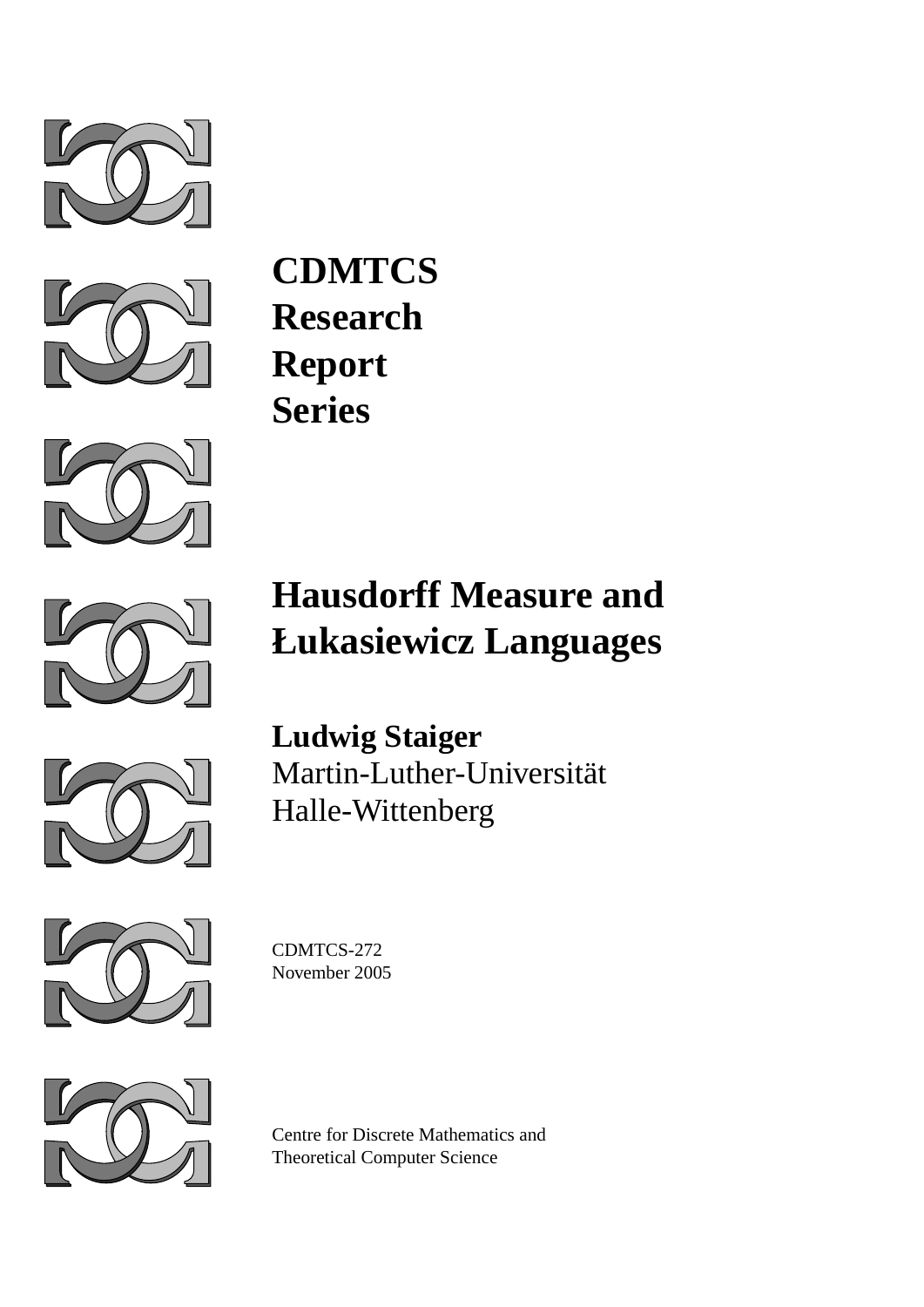# **Hausdorff Measure and Łukasiewicz Languages**

### *Ludwig Staiger*<sup>∗</sup>

Institut für Informatik, Martin-Luther-Universität Halle-Wittenberg, von-Seckendorff-Platz 1, D-06120 Halle, Germany

#### **Abstract**

The paper investigates fixed points and attractors of infinite iterated function systems in Cantor space. By means of the theory of formal languages simple examples of the non-coincidence of fixed point and attractor (closure of the fixed point) are given.

**Keywords:** *Iterated function system, attractor, fractals, Hausdorff measure, Cantor space,* ω*languages, fractals, Hausdorff measure, simple deterministic languages* **Category:** F.4.1.,F.1.1.

<sup>∗</sup>Email: staiger@informatik.uni-halle.de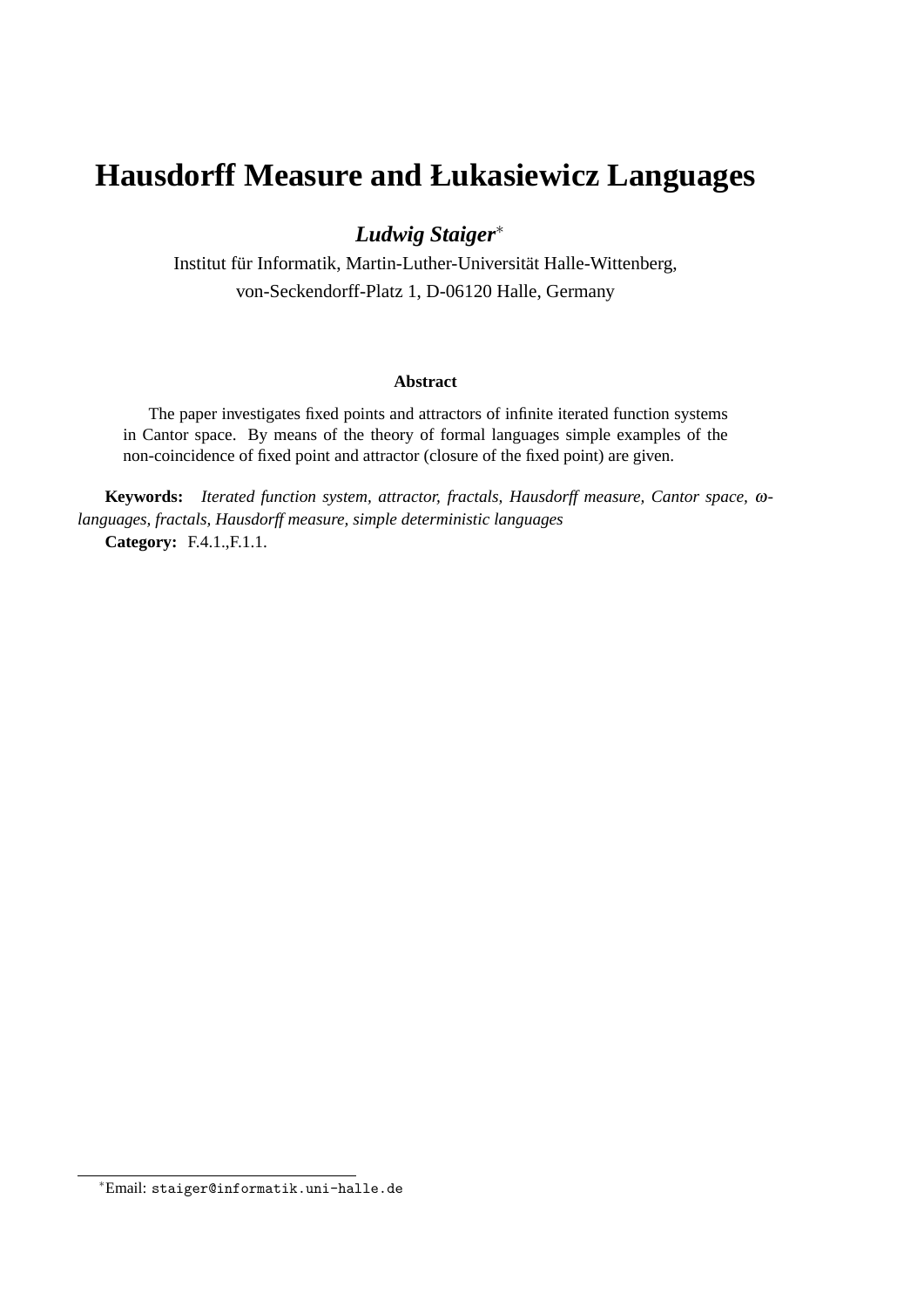# **1 Introduction**

Iterated function systems (IFS) are well-known in fractal geometry as a means to describe sets of fractal nature [\[Edgar 1990,](#page-9-0) [Falconer 1990\]](#page-9-1). Usually, an IFS consists of a finite set of contracting mappings of a metric space  $M$  into itself and defines in a unique way a (largest) fixed point which is also called its attractor. This fixed point (or attractor) is a nonempty closed subset of  $\mathcal{M}$ .

If one considers infinite iterated function systems (IIFS) (cf. [\[Fernau 1994a\]](#page-9-2), [\[Fernau 1994b\]](#page-9-3), [\[Mauldin 1995\]](#page-10-0) or [Mauldin and Urbański 1996]) unlike the case of finite IFS the fixed point need not be closed. Thus, for IIFS, fixed point and attractor, which we define as the closure of the fixed point<sup>[1](#page-2-0)</sup>, in general, do not coincide.

In a recent paper [\[Staiger 2005a\]](#page-10-2) we provided a series of simple examples for several levels of the non-coincidence of fixed point and attractors for infinite iterated function systems using means of formal language theory. As a criterion for the distinction we used a combination of Hausdorff dimension and Hausdorff measure. The underlying space is the Cantor space  $(X^{\omega}, \rho)$ , the contracting mappings  $\phi_w$  were defined by pre-multiplication with finite strings  $w \in X^*$ ,  $\phi_w(\xi) := w\xi$  for  $\xi \in X^\omega$ , and, therefore, the IIFS  $(\phi_w)_{w \in W}$  considered are most simply described by formal languages  $W \subseteq X^*$ .

For languages simplicity can be expressed in terms of structure and complexity. The struc-ture we required in [\[Staiger 2005a\]](#page-10-2) was prefix-freeness, that is, for  $w, v \in W, w \neq v$  the images  $\phi_w(X^{\omega})$  and  $\phi_v(X^{\omega})$  are disjoint. This results also in a simple topological structure of the fixed point. From the complexity point of view, with three exceptions, the languages (examples) constructed in [\[Staiger 2005a\]](#page-10-2) were context-free languages having low complex acceptors (cf. [\[Autebert et al. 1997\]](#page-9-4)): they are accepted by one- or two-turn deterministic one-counter automata.

In this paper, we continue this line of investigation to construct simple IIFS in Cantor space which exhibit a certain level of distinction between fixed point and attractor and which are described by prefix-free deterministic context-free languages.

As an additional instance we investigate the possibility to obtain fixed points and attractors which exhibit, besides the self-similarity induced by the generating IIFS, a certain kind of finite self-similarity as described in the graph-directed constructions of [\[Bandt 1989\]](#page-9-5) and [\[Mauldin and Williams 1988\]](#page-10-3) (see also [\[Edgar 1990\]](#page-9-0)). In our special case of Cantor space such sets are also known as finite-state subsets of  $X^{\omega}$  (see [\[Trakhtenbrot 1962\]](#page-10-4), [\[Staiger 1983\]](#page-10-5)).

In our examples we shall use Łukasiewicz languages (see [\[Staiger 2005b\]](#page-10-6)). Their construction exhibits interesting information-theoretic properties (see [\[Kuich 1970,](#page-9-6) [Staiger 2005b\]](#page-10-6)), which in view of the close relation between the entropy of languages and Hausdorff dimension (see [\[Staiger 1993\]](#page-10-7)) could result in IIFS whose fixed points have the desired properties and whose underlying languages can be constructed as deterministic context-free languages of low complex structure.

## **2 Notation and Preliminary Results**

Next we introduce the notation used throughout the paper. By  $\mathbb{N} = \{0, 1, 2, ...\}$  we denote the set of natural numbers. Let *X* be an alphabet of cardinality  $|X| = r$ . By  $X^*$  we denote the set (monoid) of words on *X*, including the *empty word e*, and  $X^{\omega}$  is the set of infinite sequences ( $\omega$ -words) over *X*. For  $w \in X^*$  and  $\eta \in X^* \cup X^{\omega}$  let  $w \cdot \eta$  be their *concatenation*.

<span id="page-2-0"></span><sup>&</sup>lt;sup>1</sup>Since there is no standard terminology, we use these terms to denote the two sets related to an IIFS.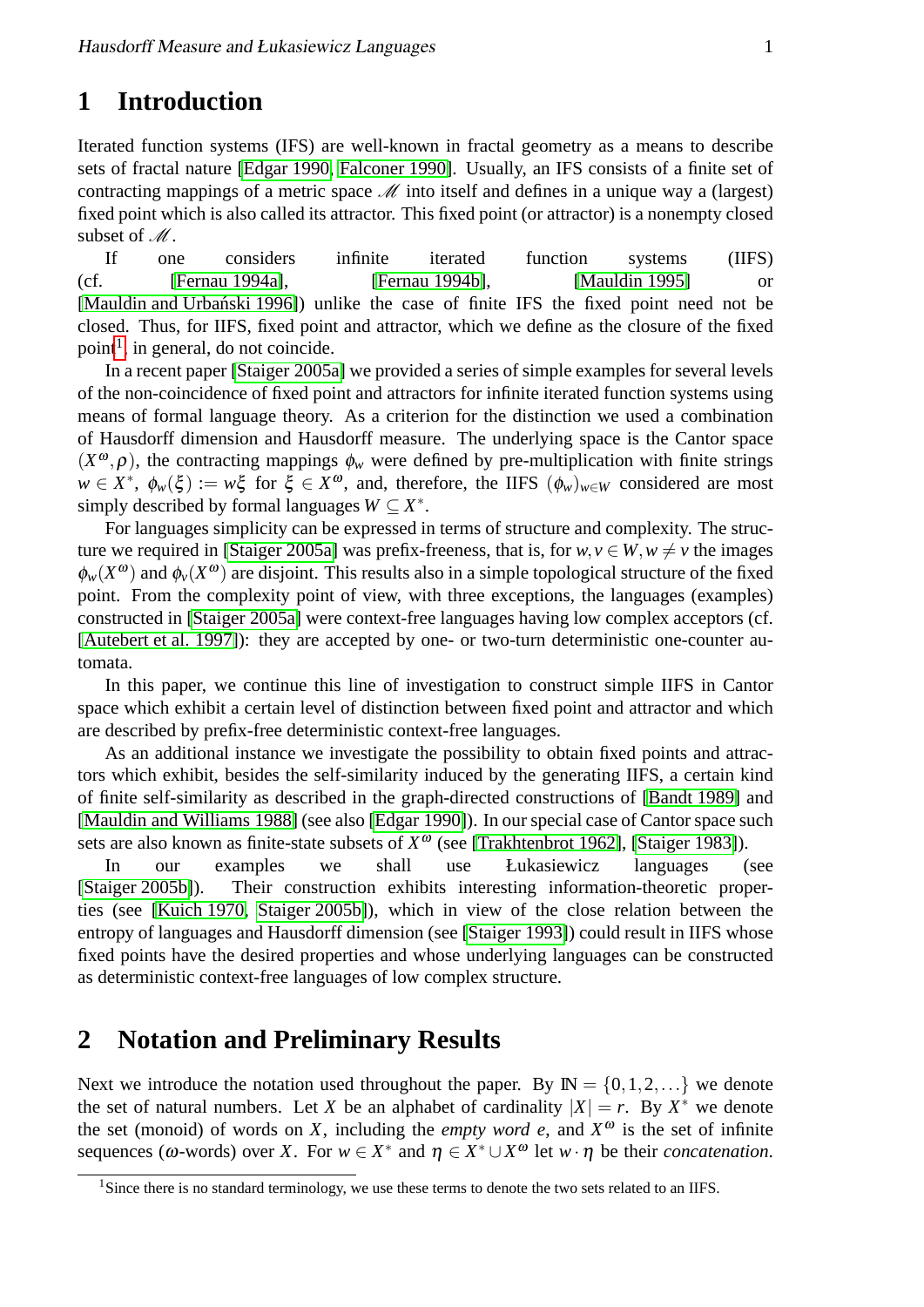This concatenation product extends in an obvious way to subsets  $W \subseteq X^*$  and  $B \subseteq X^* \cup X^{\omega}$ . For a language *W* let  $W^* := \bigcup_{i \in \mathbb{N}} W^i$  be the *submonoid* of  $X^*$  generated by *W*, and by  $W^{\omega} :=$  $\{w_1 \cdots w_i \cdots : w_i \in W \setminus \{e\}\}\$  we denote the set of infinite strings formed by concatenating words in *W*. Furthermore  $|w|$  is the *length* of the word  $w \in X^*$  and  $A(B)$  is the set of all finite prefixes of strings in  $B \subseteq X^* \cup X^{\omega}$ . We shall abbreviate  $w \in \mathbf{A}(\eta)$   $(\eta \in X^* \cup X^{\omega})$  by  $w \sqsubseteq \eta$ .

A language  $V \subseteq X^*$  is called a *prefix-free* provided for arbitrary  $w, v \in V$  the relation  $w \sqsubseteq v$ implies  $w = v$ .

Further we denote by  $B/w := \{\eta : w \cdot \eta \in B\}$  the *left derivative* or *state* of the set  $B \subset$  $X^* \cup X^{\omega}$  generated by the word *w*. We refer to *B* as *finite-state* provided the set of states { $B/w$  : *w* ∈ *X*<sup>\*</sup>} is finite. As usual a finite-state language  $W ⊆ X^*$  is called *regular*.

In the case of ω-languages *regular* ω*-languages*, that is, ω-languages accepted by finite automata, are the finite unions of sets of the form  $W \cdot V^{\omega}$ , where *W* and *V* are regular languages (cf. e.g. [\[Staiger 1997a\]](#page-10-8)). In particular, every regular ω-language is finite-state, but, as it was observed in [\[Trakhtenbrot 1962\]](#page-10-4), not every finite-state  $\omega$ -language is regular (cf. also [\[Staiger 1983\]](#page-10-5)).

In the sequel we assume the reader to be familiar with basic facts of language theory (e.g. Vol. 1 of [\[Rozenberg and Salomaa 1997\]](#page-10-9) or [\[Berstel and Perrin 1985\]](#page-9-7), [\[Hopcroft and Ullman 1979\]](#page-9-8))

For a language  $W \subseteq X^*$  let  $s_W : \mathbb{N} \to \mathbb{N}$  where  $s_W(n) := |W \cap X^n|$  be its *structure function*. The *structure generating function* corresponding to  $s_W$  is

$$
\mathfrak{s}_W(t) := \sum_{i \in \mathbb{N}} \mathfrak{s}_W(i) \cdot t^i. \tag{1}
$$

 $\mathfrak{s}_W$  is a power series with convergence radius rad  $W := \liminf_{n \to \infty}$  $\frac{1}{\sqrt[n]{s_W(n)}}$ . It is convenient to consider  $\mathfrak{s}_W$  also as a function mapping  $[0, \infty)$  to  $[0, \infty) \cup {\infty}$ . If  $W \nsubseteq {\{e\}}$  then  $\mathfrak{s}_W$  is a continuous and strictly increasing mapping on [0,rad*W*).

The convergence radius rad $W$  is closely related to the entropy of the language (cf. [\[Kuich 1970,](#page-9-6) [Staiger 1993,](#page-10-7) [Staiger 2005b\]](#page-10-6)),

<span id="page-3-0"></span>
$$
H_W = \limsup_{n \to \infty} \frac{\log_r(1 + s_W(n))}{n} \; .
$$

The parameter  $\mathbf{t}_1(W) := \sup\{t : t \geq 0 \land \mathfrak{s}_W(t) \leq 1\} \leq \text{rad }W$  is important for the calculation of rad*W*<sup>∗</sup> . It fulfills the following (see [\[Kuich 1970,](#page-9-6) [Staiger 1993\]](#page-10-7)).

**Lemma 1** *It holds*  $\mathfrak{s}_W(\mathbf{t}_1(W)) = 1$  *or*  $\mathfrak{s}_W(\text{rad }W) < 1$ *.* 

 $\iint \mathfrak{s}_W(\mathsf{rad}\,W) \leq 1$ , then  $\mathbf{t}_1(W) = \mathsf{rad}\,W = \mathsf{rad}\,W^*$ . If  $\mathfrak{s}_W(\mathsf{rad}\,W) > 1$  then  $\mathsf{rad}\,W^* \leq \mathbf{t}_1(W)$ .

*If*  $W$  is prefix-free then we have always  $\mathsf{rad}\,W^* = \mathbf{t}_1(W)$  and, moreover,  $\mathfrak{s}_W(\mathsf{rad}\,W^*) = 1$  or  $radW^* = radW$ .

We consider the set  $X^{\omega}$  as a metric space (Cantor space)  $(X^{\omega}, \rho)$  of all  $\omega$ -words over the alphabet *X* where the metric  $\rho$  is defined as follows.

$$
\rho(\xi,\eta):=\inf\{r^{-|w|}:w\sqsubset\xi\wedge w\sqsubset\eta\}
$$

This space is a compact, and  $\mathcal{C}(F) := \{ \xi : A(\xi) \subseteq A(F) \}$  is the *closure* of the set *F* (smallest closed subset containing *F*) in  $(X^{\omega}, \rho)$ .

The mapping  $\phi_w(\xi) := w \cdot \xi$  is a contracting similitude if only  $w \neq e$ . Thus a language  $W \subseteq X^* \setminus \{e\}$  defines a possibly infinite IFS (IIFS) in  $(X^{\omega}, \rho)$ . Its (maximal) *fixed point* is the  $ω$ -power  $W^ω$  of the language *W*. It was observed in [\[Staiger 1997b\]](#page-10-10) that, in general, the IIFS  $(\phi_w)_{w \in W}$  has a great variety of fixed points, that is, solutions of the equation  $\bigcup_{w \in W} \phi_w(F) = F$ .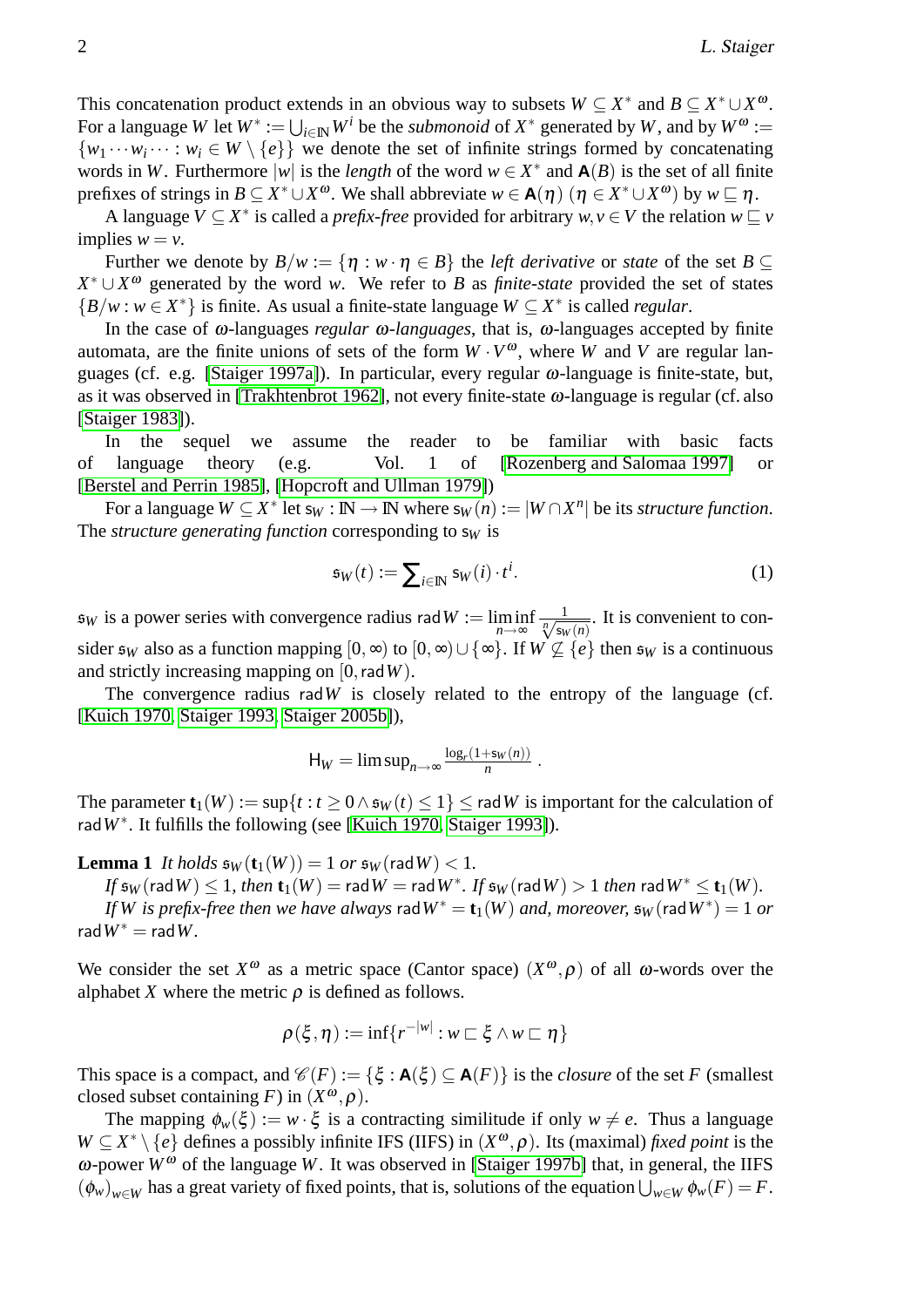All of these fixed points are contained in  $W^{\omega}$ , and, except for the empty set  $\theta$ , their closure equals  $\mathscr{C}(W^{\omega})$ , which is the *attractor* of  $(\phi_w)_{w \in W}$ .

If  $e \notin W$  and *W* is prefix-free its  $\omega$ -power satisfies  $W^{\omega} = \bigcap_{i \in \mathbb{N}} W^i \cdot X^{\omega}$ , that is, is a  $G_{\delta}$ -set (a countable intersection of open sets) in  $(X^{\omega}, \rho)$ . In general, the topological structure of  $W^{\omega}$ can be more complex (cf. [\[Finkel 2001,](#page-9-9) [Staiger 1997a,](#page-10-8) [Staiger 1997b\]](#page-10-10)).

Next we recall the definition of the Hausdorff measure and Hausdorff dimension of a subset of  $(X^{\omega}, \rho)$  (see [\[Edgar 1990,](#page-9-0) [Falconer 1990\]](#page-9-1)). In the setting of languages and  $\omega$ -languages this can be read as follows (see [\[Staiger 1993\]](#page-10-7), [\[Merzenich and Staiger 1994\]](#page-10-11)). For  $F \subseteq X^{\omega}$  and  $0 \leq \alpha \leq 1$  the equation

$$
I\!L_{\alpha}(F) := \lim_{l \to \infty} \inf \left\{ \sum_{w \in W} r^{-\alpha \cdot |w|} : F \subseteq W \cdot X^{\omega} \wedge \forall w (w \in W \to |w| \ge l) \right\} \tag{2}
$$

defines the  $\alpha$ -dimensional metric outer measure on  $X^{\omega}$ . The measure  $I\!L_{\alpha}$  satisfies the following.

**Corollary 2** *If*  $IL_{\alpha}(F) < \infty$  *then*  $IL_{\alpha+\varepsilon}(F) = 0$  *for all*  $\varepsilon > 0$ *.* 

Then the *Hausdorff dimension* of *F* is defined as

$$
\dim F := \sup \{ \alpha : \alpha = 0 \lor L_{\alpha}(F) = \infty \} = \inf \{ \alpha : L_{\alpha}(F) = 0 \}.
$$

It should be mentioned that dim is countably stable and shift invariant, that is,

$$
\dim \bigcup_{i \in \mathbb{N}} F_i = \sup \{ \dim F_i : i \in \mathbb{N} \} \quad \text{and} \quad \dim w \cdot F = \dim F. \tag{3}
$$

We list some relations of the Hausdorff dimension and measure for ω-power languages to the properties of the structure generation functions of the corresponding languages (see [\[Merzenich and Staiger 1994\]](#page-10-11), [\[Staiger 1993\]](#page-10-7) or, in a more general setting [\[Fernau and Staiger 2001\]](#page-9-10)).

<span id="page-4-0"></span>
$$
\dim W^{\omega} = -\log_r \operatorname{rad} W^* \tag{4}
$$

<span id="page-4-1"></span>**Proposition 3** *If*  $\alpha = \dim W^{\omega}$  *then*  $IL_{\alpha}(W^{\omega}) \leq 1$ *.* 

*If, moreover, W is a regular language then*

<span id="page-4-3"></span>
$$
0 < I\!L_{\alpha}(W^{\omega}) \leq I\!L_{\alpha}(\mathscr{C}(W^{\omega})) \leq 1,
$$

*and if W is regular and prefix-free then*  $IL_{\alpha}(W^{\omega}) = IL_{\alpha}(\mathcal{C}(W^{\omega}))$ *.* 

<span id="page-4-2"></span>From [\[Staiger 1997b\]](#page-10-10) we have the following connection between finite-state and regular ωpowers.

**Proposition 4** If  $V^{\omega}$  is finite-state then  $\mathscr{C}(V^{\omega})$  is regular and there is a regular language W *such that*  $\mathscr{C}(V^{\omega}) = \mathscr{C}(W^{\omega})$ *.* 

The following direct connections between the structure generation function  $\mathfrak{s}_W$  and Hausdorff measure  $IL_{\alpha}(W^{\omega})$  or dim  $W^{\omega}$  are helpful.

<span id="page-4-4"></span>**Proposition 5**  $\left( -\alpha \right) < 1$  *then*  $I\!I_{\alpha}(W^{\omega}) = 0$ *.* 

2. If *W* is prefix-free and  $\mathfrak{s}_W(r^{-\alpha}) = 1$  then  $\alpha = \dim W^{\omega}$ .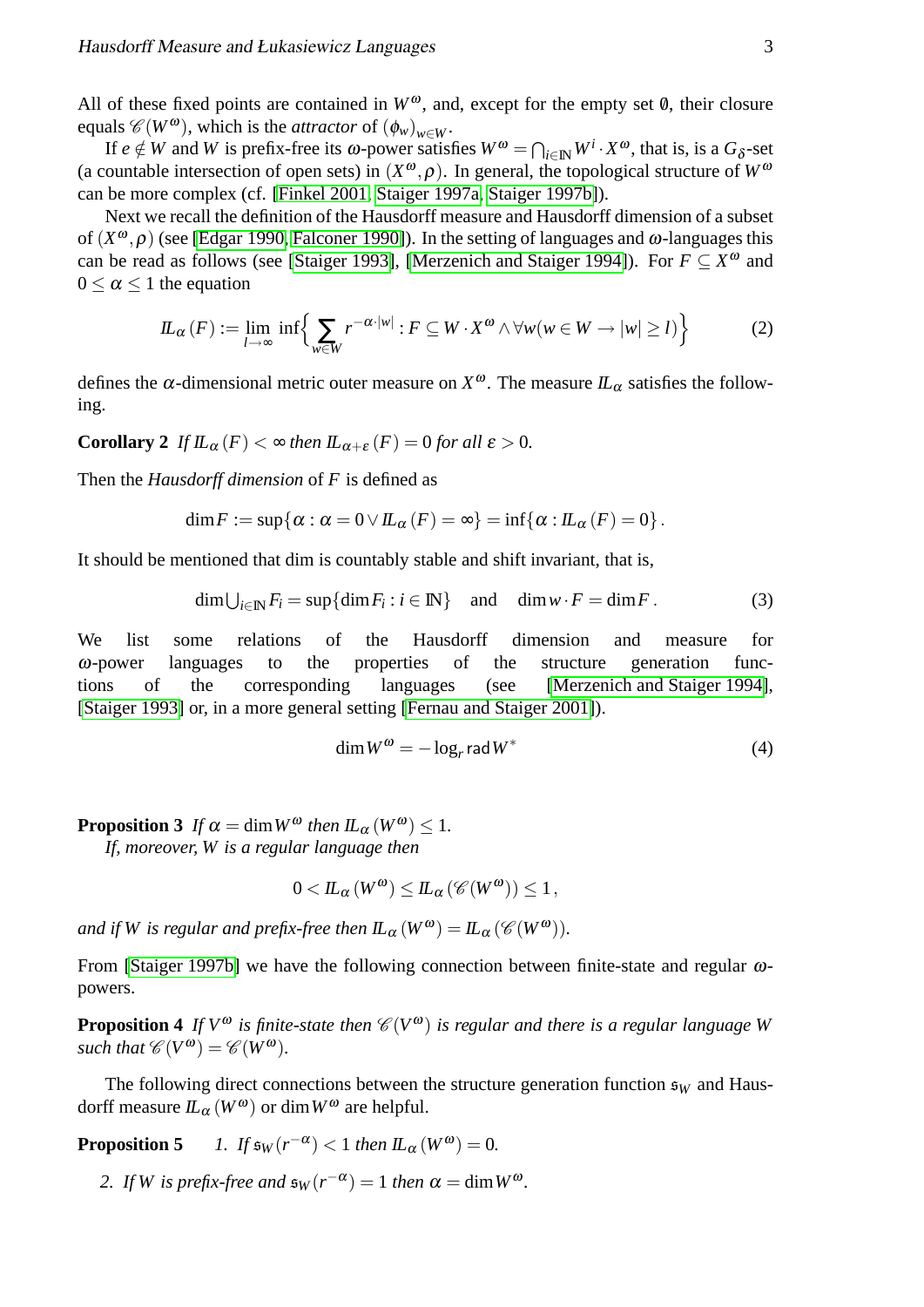# <span id="page-5-9"></span>**3 Properties of Łukasiewicz languages**

In this section we recall known and derive some new properties of Łukasiewicz languages. We start with the definition of the  $\{C, B\}$ -*n*-Łukasiewicz language (cf. [\[Staiger 2005b\]](#page-10-6)). Let  $C, B \subseteq X^* \setminus \{e\}$  be two disjoint languages. Then

<span id="page-5-2"></span>
$$
L = C \cup B \cdot L^n \tag{5}
$$

is the *n*-Łukasiewicz language derived from *C* and *B*. Closely related to Ł is its derived language defined as follows.

<span id="page-5-3"></span><span id="page-5-0"></span>
$$
\mathbf{K} = \bigcup_{i=0}^{n-1} B \cdot \mathbf{L}^i. \tag{6}
$$

The languages L and K have the following properties (see [\[Staiger 2005b\]](#page-10-6)).

#### **Proposition 6** *Let*  $C \cap B = \emptyset$ *.*

- *1*.  $L \subseteq (C \cup B)^* \cdot C \subseteq (C \cup B)^*$
- <span id="page-5-1"></span>2. **A**( $E^*$ ) = **A**(( $C \cup B$ )<sup>\*</sup>)
- <span id="page-5-4"></span>*3. If C* ∪ *B is prefix-free then* Ł *is also a prefix-free and* K *is the union of n prefix-free*  $languages B \cdot L^i$   $(i = 0, \ldots, n-1)$ *.*
- <span id="page-5-8"></span>4.  $\mathbf{A}(\mathbf{E}) = \mathbf{K}^* \cdot \mathbf{A}(C \cup B)$  *and if* **L** *is prefix-free then*  $\mathbf{K}^* \subseteq \mathbf{A}(\mathbf{E}) \setminus \mathbf{E}$ .
- <span id="page-5-6"></span>*5.*  $(C \cup B)^* = \mathbb{E}^* \cdot \mathbb{K}^*$ , and if  $C \cup B$  is prefix-free every  $w \in (C \cup B)^*$  has a unique factorisa*tion*  $w = v \cdot u$  *where*  $v \in L^*$  *and*  $u \in K^*$ *.*

Since  $\mathbf{A}(W^* \setminus \{e\}) = \mathbf{A}(W^{\omega})$  from Proposition [6.](#page-5-0)[2](#page-5-1) we have the following.

<span id="page-5-10"></span>
$$
\mathscr{C}((C \cup B)^{\omega}) = \mathscr{C}(E^{\omega})
$$
\n(7)

Under certain assumptions we can express  $(C \cup B)$ <sup> $\omega$ </sup> in terms of Ł and K.

**Theorem 7** *Let*  $C, B \subseteq X^*$  *be disjoint,*  $C \cup B$  *prefix-free and* **L** *and* **K** *defined as in Eqs.* [\(5\)](#page-5-2) *and [\(6\)](#page-5-3), respectively. Then*

<span id="page-5-7"></span>
$$
(C \cup B)^{\omega} = L^{\omega} \cup L^* \cdot K^{\omega} \text{ and } \tag{8}
$$

$$
I\!I_{\alpha}((C \cup B)^{\omega}) = I\!I_{\alpha}(\mathcal{L}^{\omega}) + \sum_{i \in \mathbb{N}} \mathfrak{s}_{\mathcal{L}}(r^{-\alpha})^i \cdot I\!I_{\alpha}(\mathcal{K}^{\omega}) \tag{9}
$$

Before we proceed to the proof we need some preparatory considerations which can be found e.g. in [\[Staiger 1997b\]](#page-10-10).

Let  $W^{\delta} := \{ \xi : A(\xi) \cap W$  is infinite  $\}.$  This  $\delta$ -limit and the  $\omega$ -power of W are related via the following equations.

<span id="page-5-5"></span>
$$
(W \cdot V)^{\delta} = W \cdot V^{\delta} \cup W^{\delta} \text{ if } e \in V \tag{10}
$$

$$
(W^*)^{\delta} = W^{\omega} \cup W^* \cdot W^{\delta} \tag{11}
$$

**Proof.** First observe that, since  $C \cup B$  is prefix-free, we have  $|A(\xi) \cap (C \cup B)| \le 1$  and from Proposition [6.](#page-5-0)[3](#page-5-4) we have that  $|A(\xi) \cap K| \le n$  for arbitrary  $\xi \in X^{\omega}$ . Thus  $(C \cup B)^{\delta} = K^{\delta} = \emptyset$ and from Eq. [\(11\)](#page-5-5)  $((C \cup B)^*)^{\delta} = (C \cup B)^{\omega}$  and  $(K^*)^{\delta} = K^{\omega}$  follow.

Now we apply Eq. [\(10\)](#page-5-5) to Proposition [6.](#page-5-0)[5,](#page-5-6) and we obtain Eq. [\(8\)](#page-5-7)  $(C \cup B)^{\omega} = L^{\omega} \cup L^* \cdot K^{\omega}$ .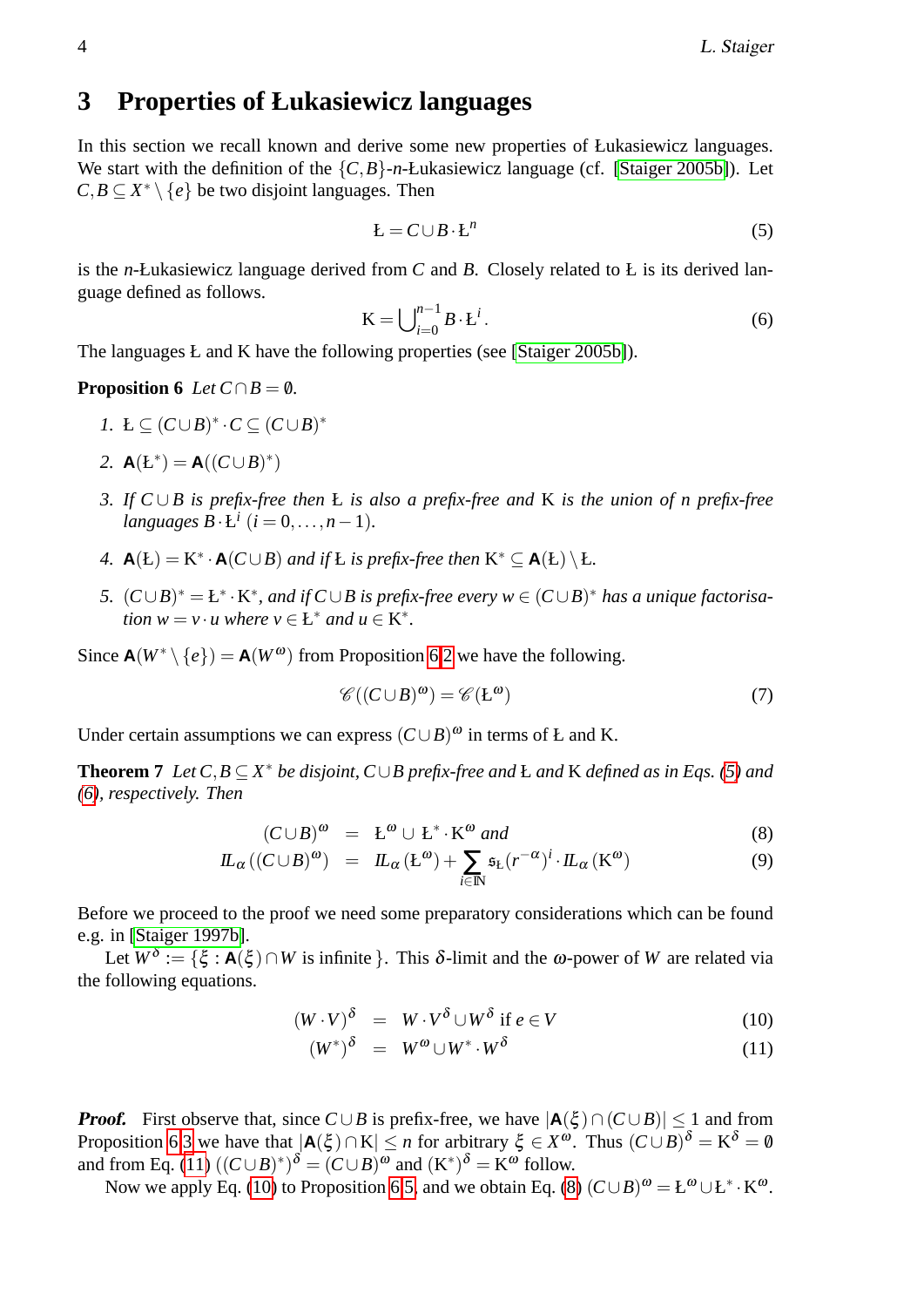Since Ł is also prefix-free, Proposition [6.](#page-5-0)[4](#page-5-8) implies  $L^* \cdot K^\omega \cap L^\omega = \emptyset$  and also  $L^i \cdot K^\omega \cap L^j$ .  $K^{\omega} = \emptyset$  for  $i \neq j$ .

Then Property 2 of [\[Merzenich and Staiger 1994\]](#page-10-11) proves Eq.  $(9)$ .

Next we investigate the relations between  $(C \cup B)$ <sup>ω</sup> and  $L^{\omega}$ . It turns out that the value of  $\mathfrak{s}_{L}(\text{rad}(C \cup B)^*)$  plays a crucial rôle in this respect.

To this end we recall the following properties of rad $E^*$  which can be found in Section 4 of [\[Staiger 2005b\]](#page-10-6).

<span id="page-6-2"></span>**Proposition 8** *Let*  $C \cap B = \emptyset$  *and*  $C \cup B$  *prefix-free. Then* 

<span id="page-6-0"></span>*1.* rad  $C \cup B$  ≥ rad Ł ≥ rad Ł<sup>\*</sup> ≥ rad  $(C \cup B)^*$ 

- 2. It holds  $\mathsf{rad} \mathsf{L}^* = \mathsf{rad} \, (C \cup B)^*$  or  $\mathsf{rad} \mathsf{L}^* = \mathsf{rad} \mathsf{L}$ .
- *3.*  $\mathfrak{s}_L(t)$  ≤  $\mathfrak{s}_{C\cup B}(t)$  ≤ 1 *for* 0 ≤ *t* ≤ rad( $C \cup B$ )<sup>\*</sup>.
- <span id="page-6-3"></span><span id="page-6-1"></span>*4. If*  $\mathfrak{s}_L(t) = 1$  *for some*  $0 \le t \le \text{rad}$ *E then we have also*  $\mathfrak{s}_{C\cup B}(t) = 1$ *.*

As a corollary we obtain the following.

**Corollary 9** *If*  $\mathfrak{s}_{\mathbf{k}}(\text{rad}(C \cup B)^*) < 1$  *then*  $\mathfrak{s}_{\mathbf{k}}(t) < 1$  *for*  $0 \le t \le \text{rad } E$ *.* 

For the sake of completeness we give a short proof.

**Proof.** If  $t \leq \text{rad}(C \cup B)^*$  the assertion is trivial. In case  $t > \text{rad}(C \cup B)^*$  we obtain from  $s_{\text{L}}(t) = 1$  via Proposition [8](#page-6-0)[.4](#page-6-1) that  $s_{\text{C} \cup \text{B}}(t) = 1$  which is impossible, since  $s_{\text{C} \cup \text{B}}$  is strictly increasing. ❏

This much of preparations yields the following results. Observe that  $\dim W^{\omega} = -\log_r r$  ad  $W^*$ in view of Eq. [\(4\)](#page-4-0).

<span id="page-6-5"></span>**Lemma 10** *Let*  $C \cap B = \emptyset$  *and*  $C \cup B$  *prefix-free.* 

- <span id="page-6-4"></span>*1. If*  $\mathfrak{s}_{\mathsf{L}}(\mathsf{rad}(C \cup B)^*) = 1$  *then*  $\dim \mathsf{L}^{\omega} = \dim(C \cup B)^{\omega}$  *and*  $\mathcal{L}_{\alpha}(\mathsf{L}^{\omega}) = \mathcal{L}_{\alpha}((C \cup B)^{\omega})$  *for*  $\alpha = \dim E^{\omega}$ .
- <span id="page-6-8"></span>2. If rad  $C \cup B = \text{rad}(C \cup B)^*$  then  $\dim \mathbb{L}^{\omega} = \dim(C \cup B)^{\omega}$ .
- <span id="page-6-7"></span>*3. If* rad  $C \cup B$  > rad  $(C \cup B)^*$  *and*  $\mathfrak{s}_L(\text{rad}(C \cup B)^*)$  < 1 *then* dim Ł<sup>ω</sup> < dim $(C \cup B)^{ω}$  *and*  $IL_{\alpha}$  (**Ł**<sup>ω</sup>) = 0 *for*  $\alpha$  = dim**L**<sup>ω</sup>.

**Proof.** The first property follows from Eq. [\(9\)](#page-5-7) and Proposition [3,](#page-4-1) and the second is an immediate consequence of Proposition [8.](#page-6-0)[1.](#page-6-2)

In order to prove the third one observe that in view of Lemma [1](#page-3-0) rad $C \cup B$  > rad  $(C \cup B)^*$  implies  $\mathfrak{s}_{C\cup B}(\text{rad}(C\cup B)^*)=1$ . Now by the results of the table in Section 4.3 of [\[Staiger 2005b\]](#page-10-6)  $\mathfrak{s}_L(\mathsf{rad}\,(C \cup B)^*) \, < \, 1 \;\; \text{implies} \;\; \mathfrak{s}_B(\mathsf{rad}\,(C \cup B)^*) \, > \, \frac{1}{n}$  $\frac{1}{n}$ . Then  $\mathfrak{s}_C(\text{rad}(C \cup B)^*) < \frac{n-1}{n}$  $\frac{-1}{n}$  and  $\mathfrak{s}_C(\operatorname{rad}\, (C\!\cup\!B)^*)^{n-1} \cdot \mathfrak{s}_B(\operatorname{rad}\, (C\!\cup\!B)^*) < \frac{(n-1)^{n-1}}{n^n}$  $\frac{n}{n^n}$ .

The functions  $\mathfrak{s}_C(t)$ ,  $\mathfrak{s}_B(t)$  are continuous and increasing in [0, rad  $C \cup B$ ). Consequently,  $\mathfrak{s}_C(\operatorname{rad}\, (C\cup B)^* + \mathfrak{E})^{n-1}\cdot \mathfrak{s}_B(\operatorname{rad}\, (C\cup B)^* + \mathfrak{E})\, <\, \frac{n-1}{n}$  $\frac{-1}{n}$  for some  $\varepsilon > 0$  and Eq. (21) of [\[Staiger 2005b\]](#page-10-6) gives the following estimate rad  $E = \sup\{t : s_C(t)^{n-1} \cdot s_B(t) \leq \frac{(n-1)^{n-1}}{n^n}\}$  $\frac{(-1)^n}{n^n}$ }  $\geq$ rad  $(C \cup B)^* + \varepsilon$ .

Now, Corollary [9](#page-6-3) shows  $\mathfrak{s}_{k}(t) < 1$  $\mathfrak{s}_{k}(t) < 1$  for  $0 \leq t \leq \text{rad}$  whence, using again Lemma 1 we  $\text{obtain } \text{rad} \mathbf{L}^* = \text{rad} \mathbf{L} > \text{rad} \, (C \cup B)^*.$ 

<span id="page-6-6"></span>Finally, the assertion 
$$
IL_{\alpha}(\mathbf{L}^{\omega}) = 0
$$
 follows from  $\mathfrak{s}_{L}(\text{rad}\mathbf{L}^{*}) < 1$ .

From the preceding consideration the following corollary is immediate.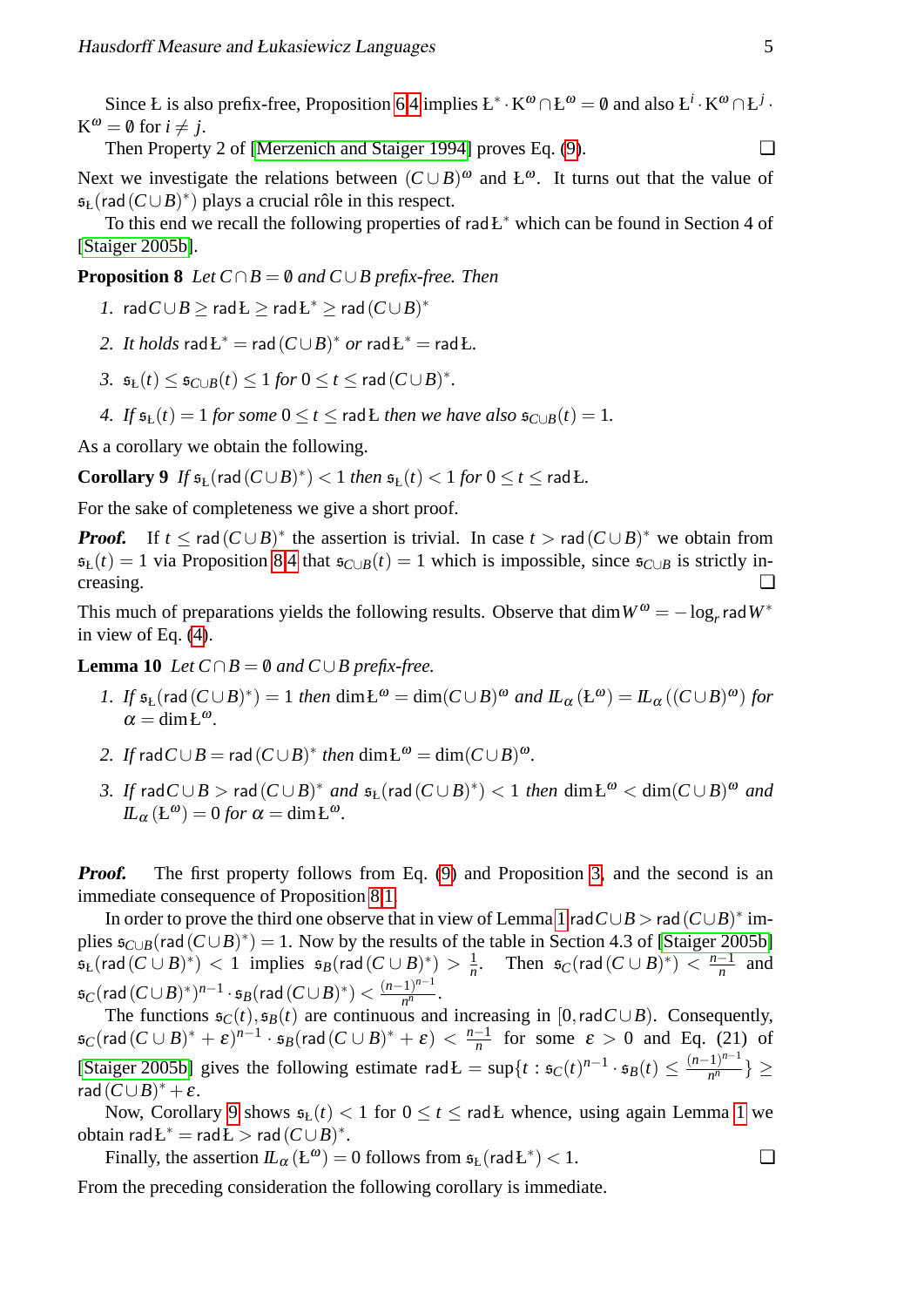**Corollary 11** *Let*  $C \cap B = \emptyset$  *and*  $C \cup B$  *prefix-free. Then*  $\mathfrak{s}_L(\text{rad}(C \cup B)^*) < 1$  *if and only if*  $\mathfrak{s}_{C\cup B}(\mathsf{rad}\,(C\cup B)^*) < 1$   $or$   $\mathfrak{s}_{\mathrm{L}}(\mathsf{rad}\,(C\cup B)^*) = 1$   $and$   $\mathfrak{s}_{B}(\mathsf{rad}\,(C\cup B)^*) > \frac{1}{n}$  $\frac{1}{n}$ .

## **4 The Łukasiewicz Construction**

This last section is devoted to the construction of the our examples. In [\[Staiger 2005a\]](#page-10-2) we considered twelve cases for the relations between the dimensions  $\alpha = \dim V^{\omega}$ ,  $\hat{\alpha} = \dim \mathscr{C}(V^{\omega})$ and the corresponding measures  $lL_{\alpha}(V^{\omega})$  and  $lL_{\hat{\alpha}}(\mathscr{C}(V^{\omega}))$  of the fixed point and the attractor of IIFS derived from a language  $V \subseteq X^* \setminus \{e\}$ . What concerns  $IL_{\alpha}(V^{\omega})$  and  $IL_{\hat{\alpha}}(\mathscr{C}(V^{\omega}))$ we distinguished only the three cases of null measure, non-null finite measure and infinite measure. Due to the constraints  $\alpha \leq \hat{\alpha}$  and  $\mathit{IL}_{\alpha}(V^{\omega}) \leq 1 < \infty$  (see Proposition [3\)](#page-4-1) in total twelve cases are possible.

As it was mentioned above the examples found in [\[Staiger 2005a\]](#page-10-2) are, with the exception of three cases, context-free languages accepted by deterministic one- or two-turn one-counter automata. Only the following ones (*L*9,*L*<sup>10</sup> and *L*<sup>11</sup> in [\[Staiger 2005a\]](#page-10-2)) were not supported by examples of context-free languages:

<span id="page-7-2"></span><span id="page-7-1"></span>1.  $\alpha = \hat{\alpha}$ ,  $\mathcal{L}_{\alpha}(L_9^{\omega}) = 0$  and  $0 < \mathcal{L}_{\hat{\alpha}}(\mathscr{C}(L_9^{\omega})) < \infty$ 2.  $\alpha < \hat{\alpha}$ ,  $\mathit{IL}_{\alpha}\left(L_{10}^{\omega}\right) = 0$  and  $\mathit{IL}_{\hat{\alpha}}\left(\mathscr{C}(L_{10}^{\omega})\right) = 0$ , and 3.  $\alpha < \hat{\alpha}$ ,  $\mathcal{L}_{\alpha} (L_{11}^{\omega}) > 0$  and  $\mathcal{L}_{\hat{\alpha}} (\mathscr{C}(L_{11}^{\omega})) = 0$ 

<span id="page-7-0"></span>In the subsequent part of this section we investigate in which cases the results of Section [3](#page-5-9) might be helpful to generate less complex examples than *L*9,*L*<sup>10</sup> and *L*<sup>11</sup> mentioned just now.

### **4.1 The limitations of the construction**

First we focus on the the case finite-state fixed points  $V^{\omega}$ . This issue was not taken into account in [\[Staiger 2005a\]](#page-10-2). Only in the case of regular prefix-free languages *V* where  $\alpha = \hat{\alpha}$ and  $0 < I\!L_{\alpha}(V^{\omega}) = I\!L_{\alpha}(\mathscr{C}(V^{\omega})) < \infty$  we have a finite-state (even regular) fixed point  $V^{\omega}$  in [\[Staiger 2005a\]](#page-10-2).

If  $V^{\omega}$  is finite-state then  $\mathscr{C}(V^{\omega})$  is a regular  $\omega$ -language and in view of Proposition [4](#page-4-2) we can find a regular language  $W \subseteq X^*$  such that  $\mathcal{C}(V^{\omega}) = \mathcal{C}(W^{\omega})$ . Thus  $0 < IL_{\hat{\alpha}}(\mathcal{C}(V^{\omega})) \le 1$ for  $\hat{\alpha} = \dim \mathcal{C}(V^{\omega})$ .<br>Consequently, for

Consequently, for our levels of distinction between fixed point  $V^{\omega}$  and attractor  $\mathscr{C}(V^{\omega})$ , we may find examples of finite-state fixed points  $V^{\omega}$  only if  $0 < I\!L_{\hat{\alpha}}(\mathscr{C}(V^{\omega})) < \infty$ .<br>Nove turn to the limitations of the construction of kulteriarized proposes. We

Next we turn to the limitations of the construction of Łukasiewicz languages. We start with a prefix-free language *V* and split it into disjoint nonempty parts *C* and *B*, choose an  $n \in \mathbb{N}$ ,  $n \geq$ 2 and define Ł according to Eq. [\(5\)](#page-5-2). Then Eq. [\(7\)](#page-5-10) shows  $\mathscr{C}(V^{\omega}) = \mathscr{C}(L^{\omega})$  independently of the splitting and the choice of the parameter  $n \in \mathbb{N}$ .

What concerns the relation between the dimensions and the measures of  $L^{\omega}$  and  $V^{\omega}$ Lemma [10](#page-6-4)[.1](#page-6-5) shows that for  $\mathfrak{s}_{k}(\text{rad }V^*) = 1$  these values coincide. Consequently, in this case the Łukasiewicz construction does not yield  $\omega$ -languages with new parameters.

In order to obtain languages *Ł* for which at least one of the values dim $L^{\omega}$  and dim $V^{\omega}$  or  $I\!I\!L_\alpha(\mathsf{L}^\omega)$  and  $I\!I\!L_\alpha(V^\omega)$  differ we have to choose our splitting in such a way that  $\mathfrak{s}_L(\mathsf{rad}V^*)$  < 1. Then by Corollary [9](#page-6-3) and Proposition [5](#page-4-3)[.1](#page-4-4) we get necessarily  $IL_{\alpha}$  ( $L^{\omega}$ ) = 0 for  $\alpha = \dim L^{\omega}$ . Thus it it not to expect to simplify the example of language *L*<sup>11</sup> of [\[Staiger 2005a\]](#page-10-2) (see also Item [3](#page-7-0) above).

Moreover, if  $\mathfrak{s}_{L}(\text{rad }V^*)$  < 1 then Lemma [10](#page-6-4) shows that rad  $V^* = \text{rad }V$  implies  $\dim L^{\omega} =$  $\dim V^{\omega}$ , and rad  $V^* <$  rad  $V$  implies  $\dim \mathcal{L}^{\omega} < \dim V^{\omega} \leq \dim \mathscr{C}(\mathcal{L}^{\omega})$ .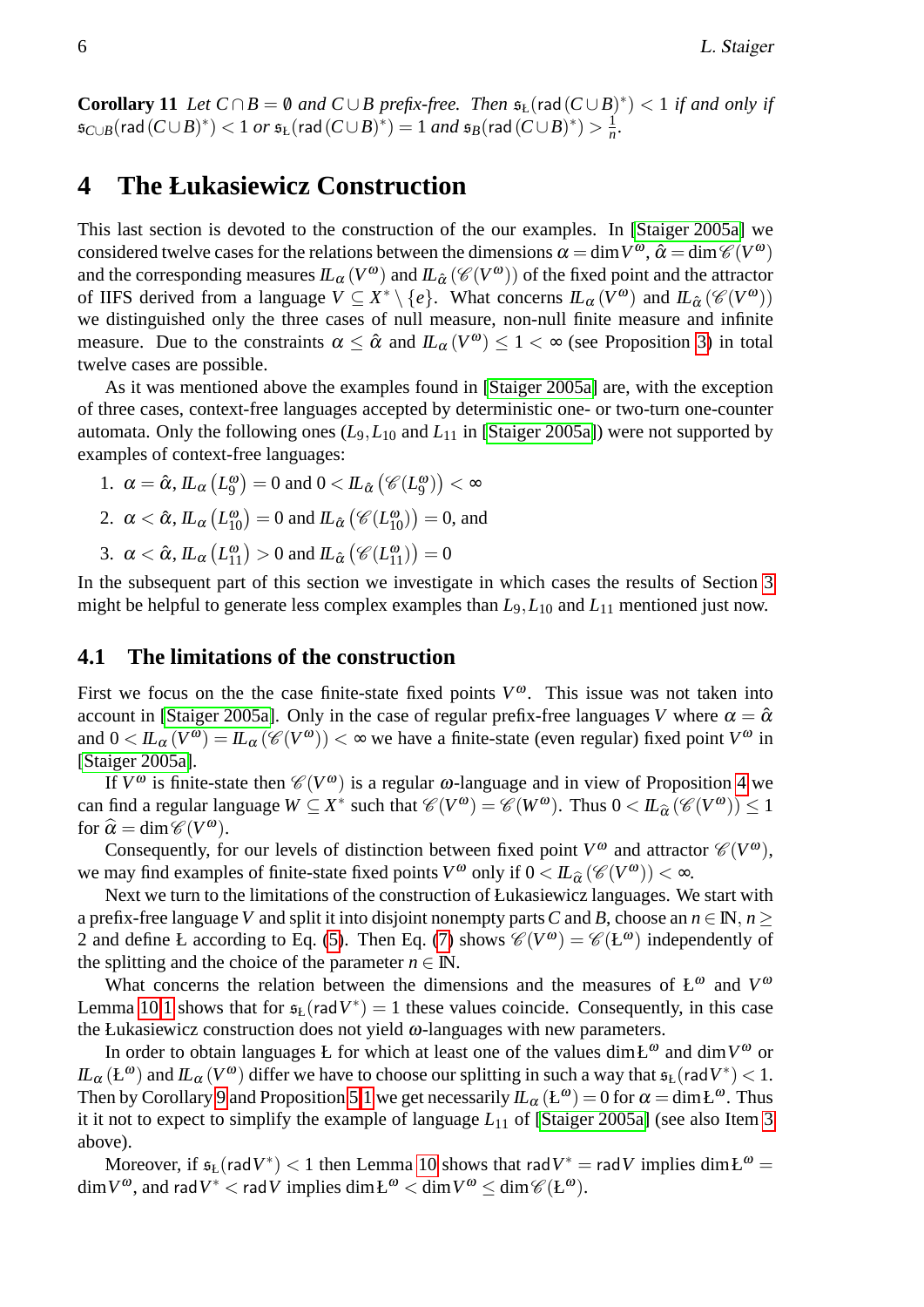#### **4.2 Examples**

The examples presented here are simple deterministic context-free languages (cf. [\[Autebert et al. 1997\]](#page-9-4)) and yield, in two cases, finite-state fixed points. The third case has  $I\!I_{\hat{\alpha}} (\mathscr{C}(V^{\omega})) = 0$ . As mentioned before, we can address only two of the above mentioned throw three items.

We start with an extra example of a Łukasiewicz language Ł showing that  $L^{\omega}$  is finitestate,  $\alpha = \dim E^{\omega} < \hat{\alpha} = \dim \mathcal{C}(E^{\omega})$ ,  $\mathcal{L}_{\alpha}(E^{\omega}) = 0$  and  $\mathcal{L}_{\hat{\alpha}}(\mathcal{C}(E^{\omega})) = 1$ . Here the language *L*<sup>7</sup> in Example 7 of [\[Staiger 2005a\]](#page-10-2) which is accepted by a deterministic two-turn one-counter automaton defines a fixed point  $L^{\omega}_{7}$  which is not finite-state.

<span id="page-8-0"></span>**Example 1** (see also Example 6 of [\[Staiger 1993\]](#page-10-7)) Let  $X := \{a,b\}$  and define  $L_1 = \{a\} \cup b \cdot L_1^3$  $L_1 = \{a\} \cup b \cdot L_1^3$  $L_1 = \{a\} \cup b \cdot L_1^3$ [1](#page-8-0) . Then  $C \cup B = \{a,b\}$  is a regular language, rad  $\{a,b\}^* = \frac{1}{2}$  $\frac{1}{2}$  and  $\dim \mathscr{C}(\mathbf{L}_1^{\boldsymbol{\omega}}) = 1.$  $\dim \mathscr{C}(\mathbf{L}_1^{\boldsymbol{\omega}}) = 1.$  $\dim \mathscr{C}(\mathbf{L}_1^{\boldsymbol{\omega}}) = 1.$ 

Now, since s*C*∪*B*( 1  $(\frac{1}{2})$  = 1 and  $\mathfrak{s}_B(\frac{1}{2})$  $(\frac{1}{2}) = \frac{1}{2} > \frac{1}{3}$  $\frac{1}{3}$ , Corollary [11](#page-6-6) and Lemma [10](#page-6-4)[.3](#page-6-7) yield  $\dim \mathcal{L}_1^{\boldsymbol{\omega}} < 1$  $\dim \mathcal{L}_1^{\boldsymbol{\omega}} < 1$  $\dim \mathcal{L}_1^{\boldsymbol{\omega}} < 1$  and  $lL_{\alpha}\left( \mathcal{L}_1^{\overline{\boldsymbol{\omega}}} \right) = 0.$ 

 $L_1^{\omega} = (\{a\} \cup b \cdot L_1^3)$  $L_1^{\omega} = (\{a\} \cup b \cdot L_1^3)$  $L_1^{\omega} = (\{a\} \cup b \cdot L_1^3)$  $\mathcal{L}_1^0 \cdot \mathcal{L}_2^{\omega} = \{a, b\} \cdot \mathcal{L}_1^{\omega}$  $\mathcal{L}_1^0 \cdot \mathcal{L}_2^{\omega} = \{a, b\} \cdot \mathcal{L}_1^{\omega}$  $\mathcal{L}_1^0 \cdot \mathcal{L}_2^{\omega} = \{a, b\} \cdot \mathcal{L}_1^{\omega}$  proves that  $\mathcal{L}_1^{\omega}/w = \mathcal{L}_1^{\omega}$  for all  $w \in \{a, b\}^*$ . Thus  $\mathcal{L}_1^{\omega}$ is finite-state.

Finally,  $\mathscr{C}(E_1^{\omega}) = \{a, b\}^{\omega}$  $\mathscr{C}(E_1^{\omega}) = \{a, b\}^{\omega}$  $\mathscr{C}(E_1^{\omega}) = \{a, b\}^{\omega}$ , whence  $IL_{\widehat{\alpha}}(\mathscr{C}(E_1^{\omega})) = 1$ .

The next example addresses Item [1.](#page-7-1) It provides a Łukasiewicz language Ł for the case that  $IL_{\alpha}$  ( $L^{\omega}$ ) = 0 and  $IL_{\alpha}$  ( $\mathscr{C}(L^{\omega})$ ) = 1 where, additionally,  $L^{\omega}$  is finite-state.

**Example 2** We let  $X := \{a, b\}$  and we start with  $C \cup B = V$  where *V* is the Łukasiewicz language defined by  $V = \{a\} \cup b \cdot V^2.$  This language has  $\mathsf{rad}\, V = \mathsf{rad}\, V^* = \frac{1}{2}$  $\frac{1}{2}$  and  $\mathfrak{s}_V(\frac{1}{2})$  $(\frac{1}{2}) = 1$ (see [\[Kuich 1970\]](#page-9-6)).

We define  $\mathcal{L}_2 = (V \setminus \{a\}) \cup a \cdot \mathcal{L}_2^3$  $\mathcal{L}_2 = (V \setminus \{a\}) \cup a \cdot \mathcal{L}_2^3$  $\mathcal{L}_2 = (V \setminus \{a\}) \cup a \cdot \mathcal{L}_2^3$  $\frac{3}{2}$  $\frac{3}{2}$  $\frac{3}{2}$ . Since  $\mathfrak{s}_B(\frac{1}{2})$  $(\frac{1}{2}) = \frac{1}{2} > \frac{1}{3}$  $\frac{1}{3}$ , from Corollary [11](#page-6-6) and Lemma [10](#page-6-4)[.2](#page-6-8) we have  $\alpha = \dim \c{L}_2^{\omega} = \dim V^{\omega} = 1$  $\alpha = \dim \c{L}_2^{\omega} = \dim V^{\omega} = 1$  $\alpha = \dim \c{L}_2^{\omega} = \dim V^{\omega} = 1$  and  $I\!I_{\alpha}\left(\c{L}_2^{\omega}\right) = 0.$ 

In order to show that  $\text{L}_2^\omega$  $\text{L}_2^\omega$  $\text{L}_2^\omega$  is finite-state we calculate  $\text{L}_2^\omega=((V\setminus\{a\})\cup a\cdot \text{L}_2^3)$  $L_2^2$  $L_2^2$  $L_2^2$   $\cdot$   $L_2^{\omega}$   $=$   $V \cdot L_2^{\omega}$ . This yields  $\{a,b\}\cdot \mathbf{L}_2^{\omega}=a\cdot \mathbf{L}_2^{\omega}\cup b\cdot V^2\cdot \mathbf{L}_2^{\omega}=V\cdot \mathbf{L}_2^{\omega}=\bar{\mathbf{L}_2^{\omega}}.$  $\{a,b\}\cdot \mathbf{L}_2^{\omega}=a\cdot \mathbf{L}_2^{\omega}\cup b\cdot V^2\cdot \mathbf{L}_2^{\omega}=V\cdot \mathbf{L}_2^{\omega}=\bar{\mathbf{L}_2^{\omega}}.$  $\{a,b\}\cdot \mathbf{L}_2^{\omega}=a\cdot \mathbf{L}_2^{\omega}\cup b\cdot V^2\cdot \mathbf{L}_2^{\omega}=V\cdot \mathbf{L}_2^{\omega}=\bar{\mathbf{L}_2^{\omega}}.$ 

As in the previous example we have also  $\mathscr{C}(\texttt{L}^\omega_2)=\{a,b\}^\omega$  $\mathscr{C}(\texttt{L}^\omega_2)=\{a,b\}^\omega$  $\mathscr{C}(\texttt{L}^\omega_2)=\{a,b\}^\omega$  and, therefore,  $\mathit{IL}_\alpha\left(\mathscr{C}(\texttt{L}^\omega_2)\right)=$ 1.

Finally, we show that the language  $L_2$  $L_2$  is a simple deterministic context-free language giving a corresponding grammar  $({a,b}, {S,A}, S, P)$  with rules P:

<span id="page-8-2"></span>
$$
S \rightarrow a \cdot SSS \mid b \cdot AA
$$
  

$$
A \rightarrow a \mid b \cdot AA
$$

<span id="page-8-1"></span>❏

The last example provides a Łukasiewicz language Ł for which  $\alpha = \dim L^{\omega} < \hat{\alpha} = \dim \mathcal{C}(L^{\omega})$ <br>and  $U(\alpha, \omega) = U(\mathcal{C}(L^{\omega})) = 0$ , thus addressing Itam 2 and  $IL_{\alpha} (E^{\omega}) = IL_{\hat{\alpha}} (\mathscr{C}(E^{\omega})) = 0$ , thus addressing Item [2.](#page-7-2)

**Example 3** We start with the language  $V := \{d^{3|w|}w : w \in \{a,b\}^* \setminus \{e\}\} \subseteq \{a,b,d,\tilde{d}\}^*$  from Example 2 of [\[Staiger 2005a\]](#page-10-2). For this language, it is shown that rad  $V > \text{rad } V^* = \frac{1}{\sqrt{2}}$  $\overline{2}$  $\mathfrak{s}_V(\text{rad }V^*) = 1$ ,  $\widehat{\alpha} = \dim V^{\omega} = \dim \mathcal{C}(V^{\omega}) = \frac{1}{4}$  and  $IL_{\widehat{\alpha}}(V^{\omega}) = IL_{\widehat{\alpha}}(\mathcal{C}(V^{\omega})) = 0$ 

If we split  $V = C \cup B$  with  $B := \{d^3a, d^3b\}$  and  $C := V \setminus B$  we have  $\mathfrak{s}_B(\text{rad }V^*) = \frac{1}{2}$ . Then ac-cording to Corollary [11](#page-6-6) and Lemma [10.](#page-6-4)[3](#page-8-2) the language  $\text{L}_3$  defined by  $\text{L}_3 = C \cup B \cdot \text{L}_3^3$  $\frac{3}{3}$  $\frac{3}{3}$  $\frac{3}{3}$  satisfies  $\dim \mathcal{L}_3^{\omega} < \widehat{\alpha} = \dim \mathscr{C}(\mathcal{L}_3^{\omega})$  $\dim \mathcal{L}_3^{\omega} < \widehat{\alpha} = \dim \mathscr{C}(\mathcal{L}_3^{\omega})$  $\dim \mathcal{L}_3^{\omega} < \widehat{\alpha} = \dim \mathscr{C}(\mathcal{L}_3^{\omega})$  and  $IL_{\alpha}(\mathcal{L}_3^{\omega}) = 0$ .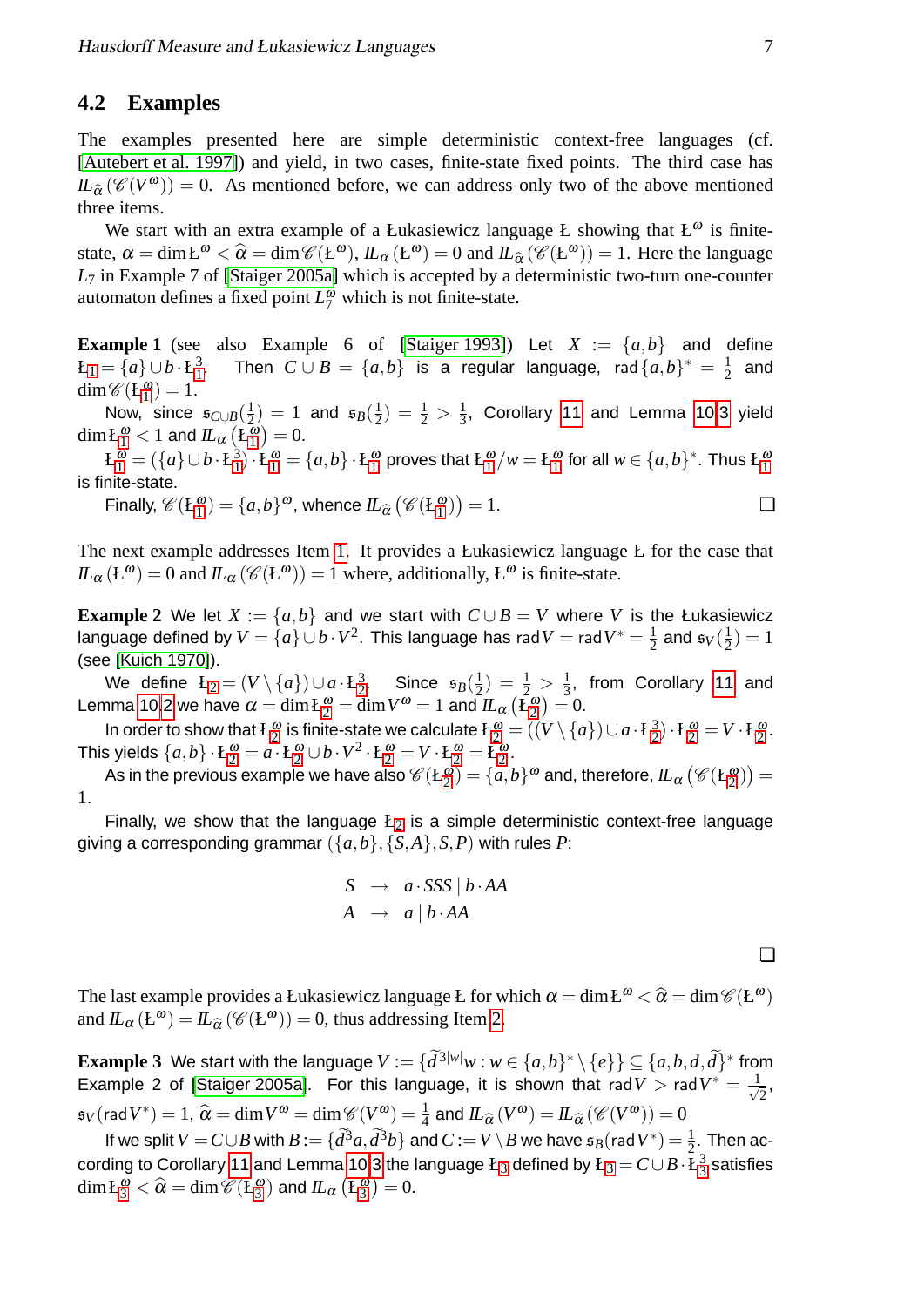Again we show that the language  $L_3$  $L_3$  is a simple deterministic context-free language by giving a corresponding grammar  $(\{a,b,d,\widetilde{d}\}, \{S,S',A,B\}, S,P)$ :

$$
P: S \rightarrow \tilde{d}^3 \cdot S'
$$
  
\n
$$
A \rightarrow \tilde{d}^3 \cdot AB \mid a \mid b
$$
  
\n
$$
S' \rightarrow a \cdot S^3 \mid b \cdot S^3 \mid \tilde{d}^3 \cdot AB
$$
  
\n
$$
B \rightarrow a \mid b
$$

As it is clear from the discussion above the  $\omega$ -language  $\mathrm{L}_3^\omega$  $\mathrm{L}_3^\omega$  $\mathrm{L}_3^\omega$  in Example [3](#page-8-2) cannot be finitestate.  $\Box$ 

### **4.3 Concluding Remark**

On the one hand, our Examples [2](#page-8-1) and [3](#page-8-2) improve the results of Examples 9 and 11 of [\[Staiger 2005a\]](#page-10-2), because the languages *L*<sup>9</sup> and *L*<sup>11</sup> given there were not even context-free, and on the other hand, Examples [1](#page-8-0) and [2](#page-8-1) give a new insight by constructing languages Ł for which the fixed point  $L^{\omega}$  is finite-state. This is another indication for the fact observed in [\[Kuich 1970,](#page-9-6) [Staiger 2005b\]](#page-10-6) that Łukasiewicz languages have remarkable informationtheoretic properties.

### **References**

<span id="page-9-4"></span>[Autebert et al. 1997] Autebert, J.-M., Berstel, J., Boasson, L.: "Context-free languages and pushdown automata",

In [\[Rozenberg and Salomaa 1997\]](#page-10-9), Vol. 1, 111–174.

- <span id="page-9-5"></span>[Bandt 1989] Bandt, C.: "Self-similar sets 3. Constructions with sofic systems"; Monatsh. Math., 108 (1989), 89–108.
- <span id="page-9-7"></span>[Berstel and Perrin 1985] Berstel, J., Perrin, D.: "Theory of codes"; Academic Press, Orlando (1985).
- <span id="page-9-0"></span>[Edgar 1990] Edgar, G.A.: "Measure, topology, and fractal geometry"; Springer, New York (1990).
- <span id="page-9-1"></span>[Falconer 1990] Falconer, K.J.: "Fractal geometry"; Wiley, New York (1990).
- <span id="page-9-2"></span>[Fernau 1994a] Fernau, H.: "Iterierte Funktionen, Sprachen und Fraktale"; BI-Verlag, Mannheim (1994).
- <span id="page-9-3"></span>[Fernau 1994b] Fernau, H.: "Infinite IFS"; Mathem. Nachr., 169 (1994), 79–91.
- <span id="page-9-10"></span>[Fernau and Staiger 2001] Fernau, H., Staiger, L.: "Iterated function systems and control languages"; Inform. & Comput. 168 (2001), 125–143.
- <span id="page-9-9"></span>[Finkel 2001] Finkel, O.: " Wadge hierarchy of omega context-free languages"; Theoret. Comput. Sci., 269 (2001), 283–315.
- <span id="page-9-8"></span>[Hopcroft and Ullman 1979] Hopcroft, J.E., Ullman, J.D.: "Introduction to automata and language theory", Addison-Wesley, Reading MA, (1979).
- <span id="page-9-6"></span>[Kuich 1970] Kuich, W.: "On the entropy of context-free languages"; Inf. & Contr., 16 (1970), 173–200.